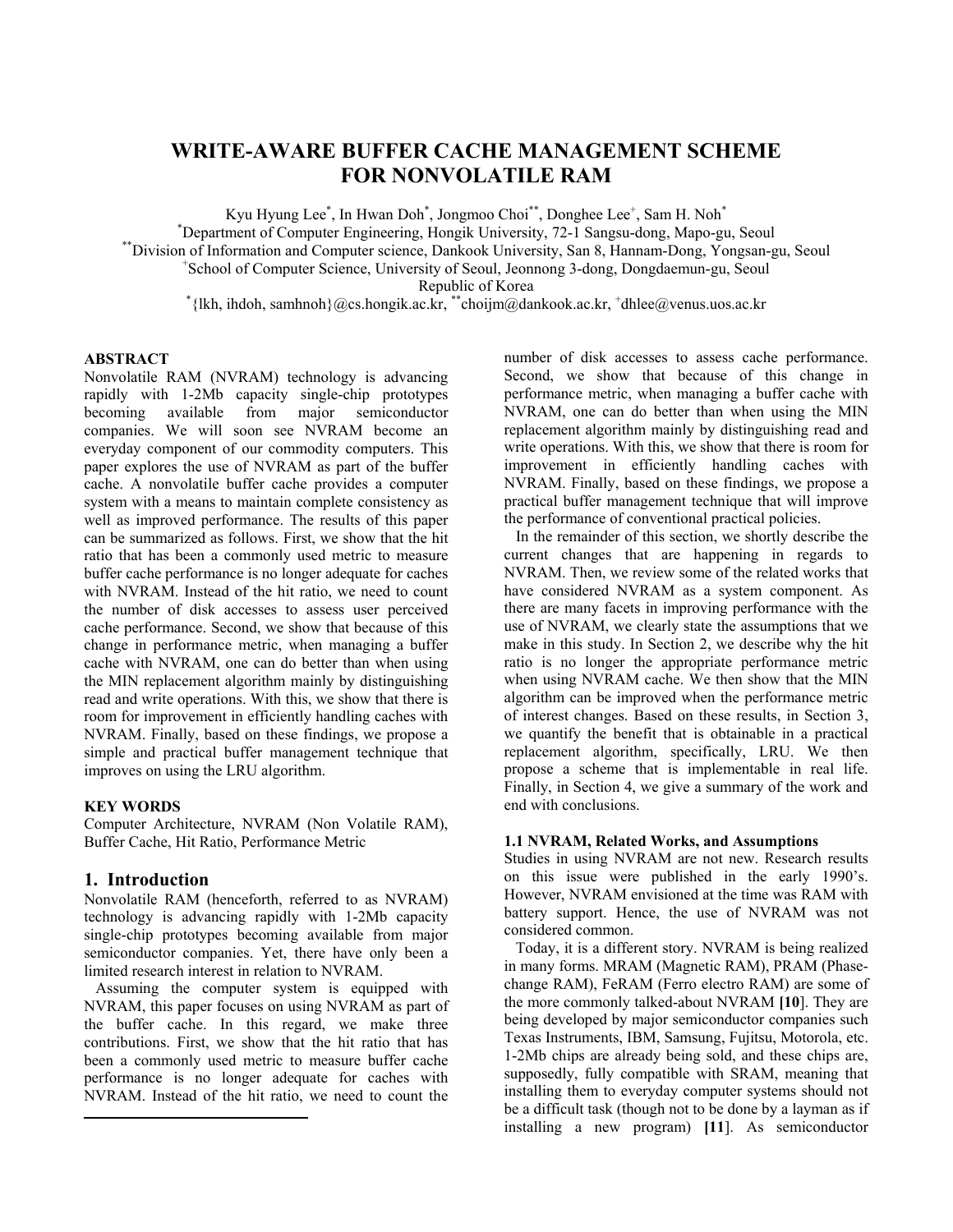technology continue to make progress we will soon see NVRAM become an everyday component of our commodity computers. However, research on what effects NVRAM has on computer systems and software and how to make efficient use of NVRAM have been limited.

Specifically, previous research on software issues related to NVRAM can be viewed as being directed in two directions. One is using NVRAM as an extension of storage and thus, maintaining metadata in this part of storage. Miller et al. introduces the HeRMES file system that makes use of MRAM to store metadata, while storing file data in disk **[6**]. Another file system, MRAMFS, uses a similar approach as HeRMES, but it utilizes compression on inodes in order to save NVRAM space as the authors assume that NVRAM is a scarce resource **[4**]. Finally, Conquest is another file system being developed with NVRAM in mind **[7**]. Conquest considers storing not only metadata, but also small sized files while leaving large files on disk.

The other direction of research with NVRAM considers one specific aspect of the file system, that is, the buffer cache. Since real systems generally tend to use the copyback policy for writes due to performance reasons, there is always a window of time in which consistency of the file system may be compromised. By making writes to NVRAM, this window of consistency loss can be removed, and consistency can be maintained in full without compromising performance. It was shown by Baker et al. that write traffic can be significantly reduced with the help of NVRAM **[2**]. For management of the buffer space, they compare the LRU and random replacement algorithms and show that the two schemes show little difference in reducing write traffic to disk. Haining and Long propose algorithms for NVRAM write buffer management; specifically, LRU, shortest access time first (STF), and largest segment per track (LST) **[5**]. They not only consider the issue of replacement, but also consider the issue of staging, that is, when to clean the dirty blocks in cache. They report that in most cases LRU is most effective. Finally, Akyurek and Salem perform an extensive simulation study on managing NVRAM buffers **[1]**. They propose and categorize policies based on the actions taken upon a read miss and on write allocation.

The topic of this paper is also buffer management. To set the stage of our discussion we need to make clear the assumptions in which we are presenting the work. We will also present in more detail the LRU Volatile and LRU Global algorithms proposed by Akyuket and Salem as they are used to present subsequent results.

To ease the discussion, we use the following terminology throughout. The traditional form of buffer cache, that is, one with all volatile memory is called a volatile cache. A buffer cache where volatile memory and nonvolatile memory coexist, will be referred to as a nonvolatile cache. The volatile memory part of a cache is referred to as volatile space and the nonvolatile memory part is referred to as nonvolatile space.

The assumptions we make about the buffer is as follows.

- 1. [Write Nonvolatile Assumption] We assume that all writes are done in NVRAM only. Hence, consistency is always guaranteed. Writes to disk happens only when an eviction from NVRAM occurs. This is in line with the 'Update Rule' discussed by Akyurek and Salem **[1]**.
- 2. [Clean Separation Assumption] With nonvolatile cache, all dirty blocks reside in nonvolatile space and all clean blocks reside in volatile space only. Management of the two spaces is done separately and independently.
- 3. [No Staging Assumption] No form of staging is happening, that is, there is no extra effort to stage the dirty blocks. Hence, a dirty block is evicted to disk only when nonvolatile space overflows.

Let us now discuss the LRU Volatile and LRU Global algorithms. These algorithms are employed upon a read miss. (Henceforth, for simplicity, we will denote LRU Volatile and LRU Global as LRU-V and LRU-G, respectively.) With LRU-V, when a read miss occurs, the victim block to be evicted is the LRU block found in volatile space. Thus, the incoming block will reside in volatile space as well. With LRU-G, when a read miss occurs, the victim block is the global LRU block, that is, the LRU block among all blocks residing in volatile and nonvolatile space. Hence, note that the incoming (clean) block may reside in nonvolatile space if the global LRU block was found in nonvolatile space. This is in violation of the 'Clean Separation Assumption'. This is the only case where any of our assumptions will be violated, and we use LRU-G only to give motivation to this work.

#### **1.2 Experimental Setup of the Study**

Figure 1 depicts the experimental setup used in this study.



**Figure 1:** Organization of the simulation environment used to obtain the experimental results.

The simulator is implemented in three layers. The top layer is the file system simulator that simulates the System V UNIX file system. The buffer cache simulator layer runs separately from the file system layer. Various forms of buffer caches are implemented at this level to compare their effects. To consider user perceived response time performance, the DiskSim disk simulator layer is used. DiskSim 3.0, which is the current most version publicly available, is used **[9**]. We use parameters for the Seagate Cheetah9LP disk, which is of size 9.1GB, as this is the largest disk that can currently be simulated by DiskSim.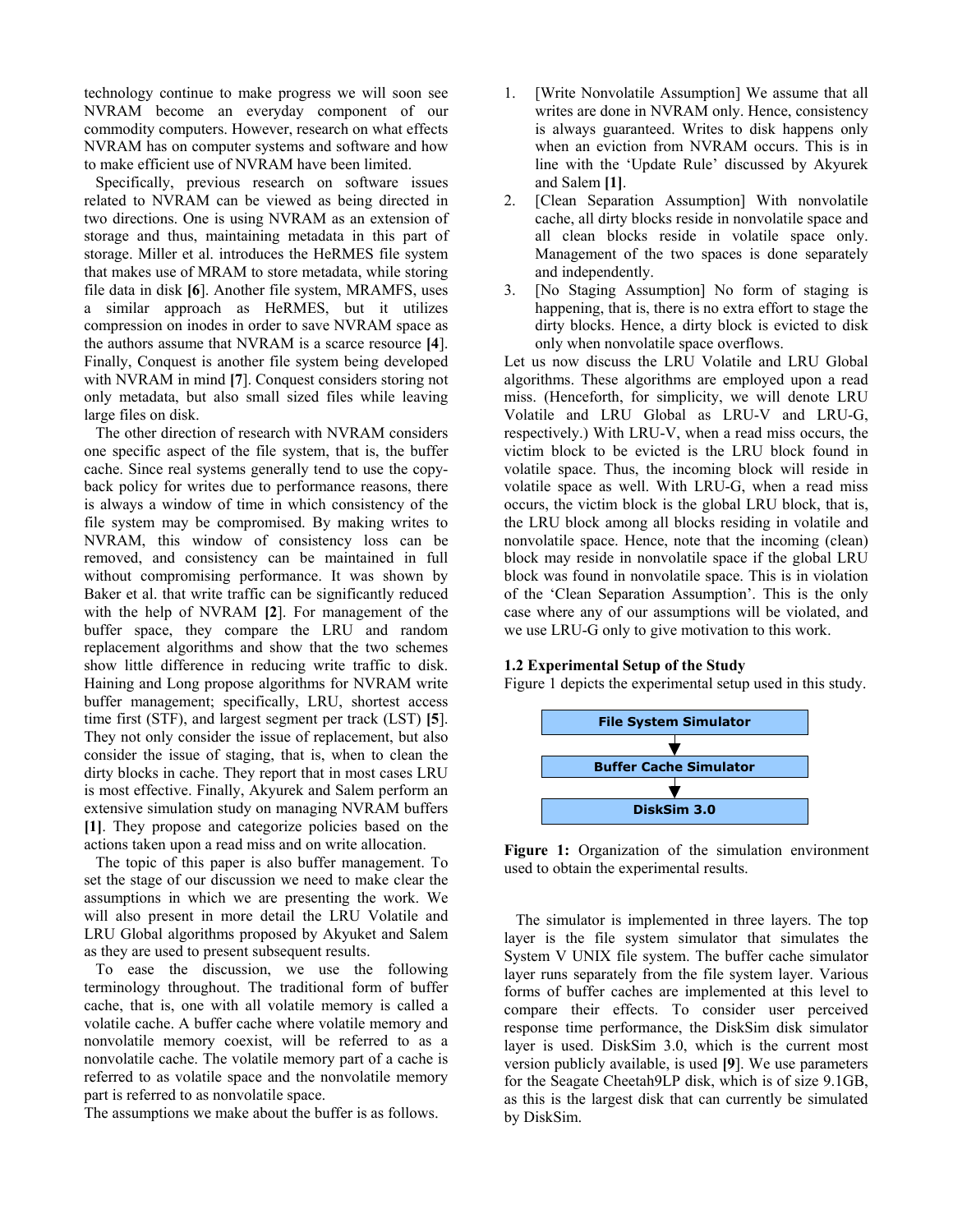**Table 1:** Characteristics of the TPC-C trace and the reduced trace that is used in our experiments.

The trace used to drive the simulator is based on TPC-C [8]. Due to the size limitation of DiskSim and our simulation environment, however, we reduced the full

|                      | <b>TPC-C Trace</b> | <b>Reduced Trace</b> |
|----------------------|--------------------|----------------------|
| <b>Total Request</b> | 99.4 GB            | 497.2 MB             |
| Reference Set        | 16.9 GB            | 200.2 MB             |
| <b>Read Request</b>  | 84.2GB(84.65%)     | 394.8MB(79.4%)       |
| Write Request        | 15.2GB(15.34%)     | 102.4MB(20.6%)       |

TPC-C trace to 1/200 of the original. This was done by randomly selecting one reference out of every ten references, then taking the front part of the resulting trace. For all our experiments, the buffer cache is warmed up with the first 1/100 portion of the reduced trace before results are obtained with the following 1/20 part of the trace. The characteristics of the reduced trace as compared with the original TPC-C trace are shown in Table 1.

## **2. Hit Ratio is No Longer the Adequate Performance Metric with Nonvolatile Cache**

In traditional buffer cache replacement research the hit ratio is a common metric that is used to compare the performance of replacement schemes. Though the hit ratio metric may not be an exact representation of performance in real systems due to varies system implementation overhead, it does provide a close indication of what kind of performance to expect in reality. Hence, this metric has been widely used. In this section, we show that for nonvolatile buffer caches, however, the hit ratio is no longer the appropriate indicator of performance. We show that with nonvolatile caches, instead of the hit ratio, using the number of disk accesses directly is more appropriate. Based on this observation, we show that using the MIN replacement algorithm is no longer optimal (when the number of disk accesses is the metric of interest), but that improvements to using MIN can be made by distinguishing read and write operations.

**2.1 Hit Ratio Not a Good Indicator of User Perceived Performance** 



Figure 2 shows the performance of LRU-V and LRU-G. Figure 2(a) shows the hit ratio of the two algorithms, while Figure 2(b) shows the response time. The x-axis for both results is the proportion of nonvolatile space in nonvolatile cache ranging from 10% to 90% of the total cache size.

An interesting observation can be made in the 10% to 40% range of these two graphs. Figure 2(a) shows that the hit ratio of LRU-G is always higher than that of LRU-V. However, from Figure 2(b), we see that for the same range LRU-V shows better response time than LRU-G. This is rather peculiar as if the hit ratio is high, then one would expect the response time perceived by the user to be shorter. To understand the reason behind this discrepancy, let us review the actions taken when a reference is made to the buffer cache.

**Table 2:** Number of disk accesses for hit/miss with read/write operations in volatile and nonvolatile caches. (\*Though the value in Hit-Write of Volatile buffer cache should be 1 to maintain consistency, systems generally use the copy-back policy for performance reasons. In this more common case, there is no disk access. Hence, we mark this space as 0.)

| <b>Number of disk accesses</b>      |       |                                 |                            |                                 |   |  |  |  |  |
|-------------------------------------|-------|---------------------------------|----------------------------|---------------------------------|---|--|--|--|--|
|                                     |       | <b>Volatile buffer</b><br>cache |                            | Nonvolatile buffer cache        |   |  |  |  |  |
|                                     | Read  | o                               |                            | 0                               |   |  |  |  |  |
| <b>Hit</b>                          | Write | $0^*$                           |                            | Hit from volatile memory        |   |  |  |  |  |
|                                     |       |                                 |                            | Hit from nonvolatile<br>memory  |   |  |  |  |  |
| Read<br><b>Miss</b><br><b>Write</b> | 1     |                                 | Replace dirty (LRU-G only) | λ                               |   |  |  |  |  |
|                                     |       |                                 |                            | Overwrite clean                 | 1 |  |  |  |  |
|                                     |       | Replace<br>dirty                | 1                          | Replace dirty                   | 1 |  |  |  |  |
|                                     |       | Overwrite<br>clean              | 0                          | Overwrite clean<br>(LRU-G only) |   |  |  |  |  |

Table 2 compares the number of disk accesses that are made when hit/miss occurs on volatile and nonvolatile caches. From this table, we observe two peculiar phenomena. First, in the nonvolatile cache there is a disk access even upon a hit on a write. In traditional caches, when a hit occurs, no disk access will occur. (With the write-through policy one disk access will occur, but this policy is generally avoided due to performance degradation. Hence, we denote it as incurring zero accesses.) This disk access can be explained with Figure



**Figure 2:** Performance comparison between the LRU-V and LRU-G nonvolatile management policies.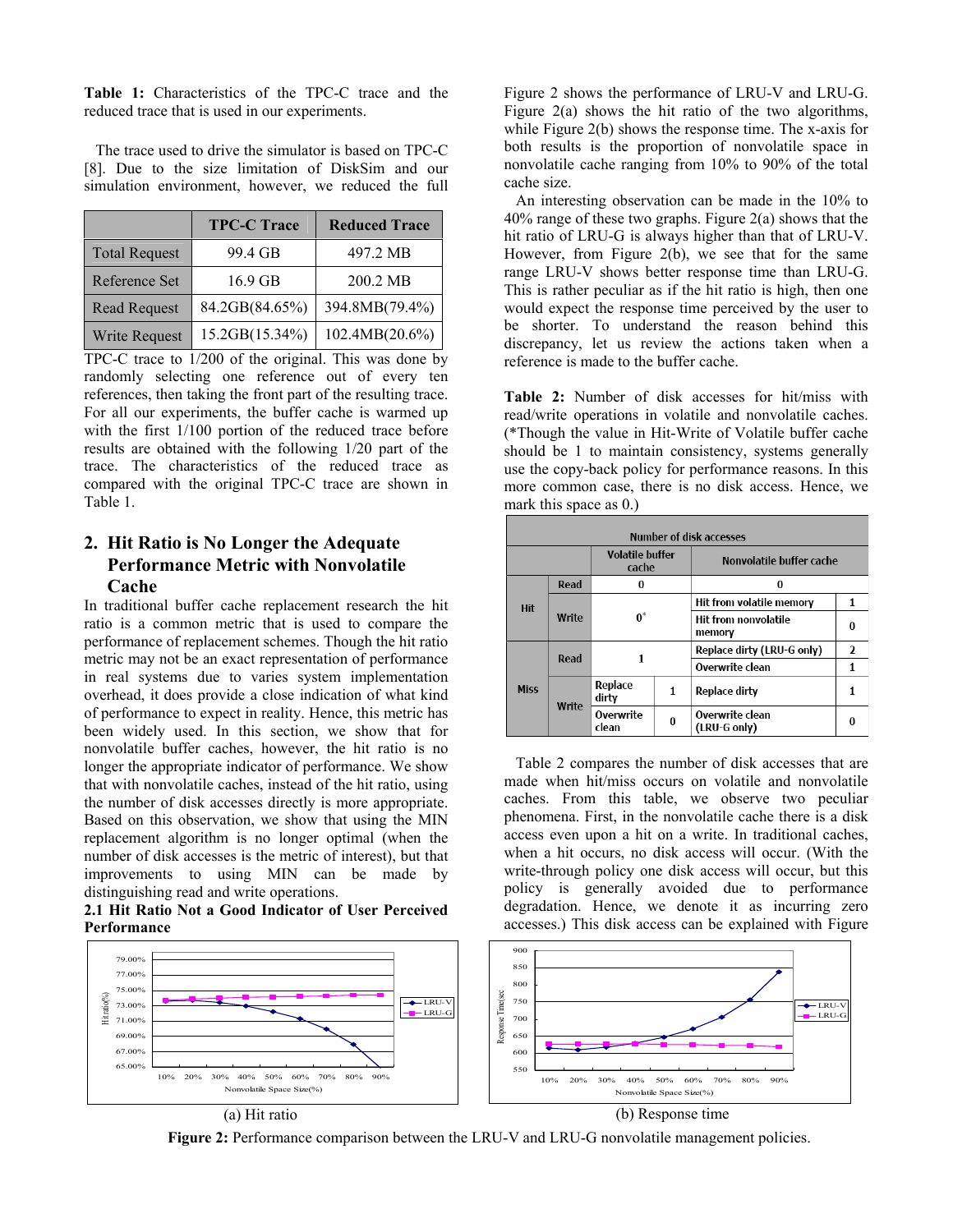3(a). Consider a write request to Block 10, which is found in volatile space. This is a write operation, and since the 'Write Nonvolatile Assumption' states that blocks must be written in nonvolatile space, we need to move the newly written block to nonvolatile space. When this happens, a block in nonvolatile space needs to be removed and written to disk. Hence, a disk access happens even on a hit upon write.

The second peculiar phenomenon is that two disk accesses may occur upon a read miss. This is explained using Figure 3(b). Say Block 20 is being read and a cache miss occurs. Block 20 must be brought in from disk, hence one disk access. As one block is fetched, one block must be replaced. If the victim block to be evicted is found in nonvolatile space (which can happen only with



policies such as LRU-G), this block must be written back to disk, and hence the second disk access. (Note that this violates the 'Clean Separation Assumption'.) Since in LRU-V all read requests are serviced only in volatile space, this situation cannot arise.

From these observations, we come to two important findings. The first is that unlike traditional caches, distinguishing read and write operations is important for nonvolatile caches. The second is that the number of cache misses is not synonymous with the number of disk accesses, which is a major performance indicator of cache performance.

The reason behind the performance discrepancy found in Figure 2 can be explained from these observations.

should be used directly. This is evidenced in Figure 4, where Figure  $4(a)$  is the same figure shown in Figure 2(b), that is, the response time when using the two policies, and Figure 4(b) is the number of disk accesses that occur due to each policy. We see that, indeed, the number of disk accesses is a good representation of user perceived performance.

#### **2.2 Performance Better than MIN in Nonvolatile Caches**

Belady's MIN algorithm is the proven optimal replacement algorithm for traditional volatile cache management **[3**]. Using hit ratio as the performance metric, Belady proves that MIN will achieve the highest hit ratio when replacing the block that will be used furthest in the future. Though unrealizable because one cannot know future references, MIN has served the buffer management research community by setting a goal to reach, since traditionally the hit ratio is a close indicator of user perceived performance for volatile caches.

A similar question can be raised with nonvolatile caches. Given that we somehow know the future, what is the best management policy possible with nonvolatile caches? Is MIN still the best policy? In an attempt to answer these questions we use the MIN algorithm as the underlying policy. Recall, however, that MIN was optimized for the hit ratio metric. Since for nonvolatile cache the hit ratio is

no longer the appropriate performance metric we choose to use the number of disk accesses as suggested in the previous section. Also, because of the 'Clean Separation Assumption', we employ the MIN policy at each space separately

To minimize the number of disk accesses, again we start from Table 2. Here, we had observed two situations where an extra disk access occurs aside from the norm. The first is when a write hit occurs in volatile space and the second is when a read miss replaces a dirty block from nonvolatile space. Since the second situation can arise only when volatile and nonvolatile space is managed together, we do not consider this situation in this paper as



**Figure 4:** Performance comparison between the LRU-V and LRU-G nonvolatile management policies

Even though the hit ratio using LRU-G is higher than that of LRU-V, the number of disk accesses was actually greater with LRU-G. Hence, for nonvolatile caches, the hit ratio is no longer the appropriate indicator of cache performance, but rather, the number of disk accesses

this violates the 'Clean Separation Assumption'.

Let us now concentrate on the first situation. When a write hit occurs in volatile space, the dirty block must be moved to nonvolatile space. This move will force a replacement of a dirty victim block, resulting in a write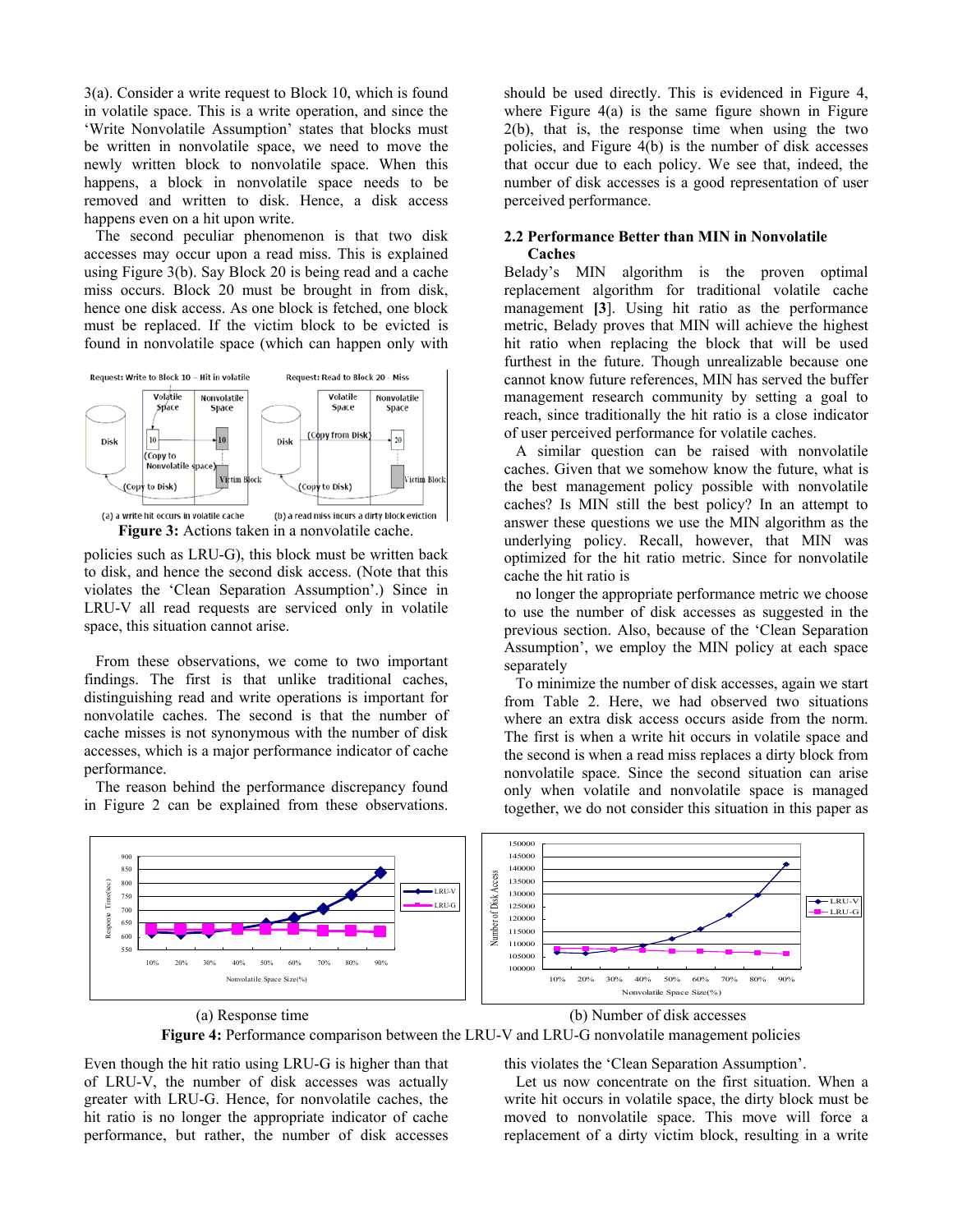disk access. This disk access is inevitable. The question is what we can do to improve performance. The answer is that since a write hit in volatile space will lead to a miss anyway, anytime we need to find a victim block due to a miss we look for a block that will write hit in volatile space with its next reference. This will allow the wouldbe victim block (the block to be referenced furthest in the future) to not be evicted and be kept in cache longer, helping improve performance. We will refer to this policy as MIN+ to simplify the discussion.

|                                   | <b>MIN</b>           |                                                      |                              | Reference String: $6(R)$ , $3(W)$ , $2(R)$ , $1(R)$<br>$MIN +$ |                                                                      |                              |
|-----------------------------------|----------------------|------------------------------------------------------|------------------------------|----------------------------------------------------------------|----------------------------------------------------------------------|------------------------------|
| Reference<br>(R:Read,<br>W:Write) | Hit /<br><b>Miss</b> | <b>Cache State</b>                                   | <b>Disk</b><br><b>Access</b> | Hit /<br><b>Miss</b>                                           | <b>Cache State</b>                                                   | <b>Disk</b><br><b>Access</b> |
| 6(R)                              | Miss                 | 4 5<br>6<br>$\overline{2}$<br>$\overline{3}$         | 1                            | Miss                                                           | 5<br>6 <sup>1</sup><br>$\overline{2}$<br>$\vert$<br>1                | 1                            |
| 3(W)                              | Hit                  | 3 5<br>$\overline{2}$<br>6<br>x                      | $\mathbf{1}$                 | Miss                                                           | 6 3 5<br>$\overline{2}$<br>1                                         | $\mathbf{1}$                 |
| 2(R)                              | Hit                  | x 3 5<br>$\mathbf{2}$<br>6                           | $\bf{o}$                     | Hit                                                            | 6 3 5<br>$\overline{2}$<br>1                                         | $\bf{0}$                     |
| 1(R)                              | Miss                 | 5<br>$\mathbf{2}$<br>6<br>3 <sup>1</sup><br>$1\vert$ | 1                            | Hit                                                            | 5<br>3 <sup>1</sup><br>$\overline{2}$<br>6 <sup>1</sup><br>${\bf 1}$ | $\bf{0}$                     |
| Total # of Disk<br><b>Access</b>  |                      | 3                                                    |                              |                                                                | $\overline{2}$                                                       |                              |

**Figure 5:** Example of cache state evolution using MIN and MIN+.

Consider the example depicted in Figure 5. There are a total of five cache blocks in this nonvolatile cache, of which three comprise volatile space (represented by the clear blocks) and two comprise nonvolatile space (represented by the shaded blocks). Blocks 1, 2, and 3 are currently residing in volatile space and Blocks 4 and 5 are residing in nonvolatile space. The reference string references Blocks 6,3,2,1 with the R and W values in parenthesis indicating Read and Write references, respectively. Recall that volatile and nonvolatile spaces are being managed separately with MIN. The Hit/Miss column indicates the hit or miss incurred by the particular reference and the Disk Access column indicates whether a disk access is incurred with the reference.

Upon read reference to Block 6 a miss occurs with the MIN algorithm and of the 3 blocks in volatile space Block 1 is replaced since it is referenced furthest in the future.

For MIN+, the same miss occurs, but instead of Block 1, Block 3 is replaced because the next reference to Block 3 is a write.

The next reference is a write to Block 3. For MIN, this is a write hit in volatile space, hence we move Block 3 to nonvolatile space leading to an eviction of Block 4. (Block 5 could have been evicted here without altering the discussion.) For MIN+, it is a miss to nonvolatile space. Hence, Block 4 is evicted and replaced with Block 3. We see here that a disk access due to Block 3 is inevitable for both MIN and MIN+.

The third reference to Block 2 is a hit for both cases. Finally, the last reference is a read reference to Block 1. This is where MIN and MIN+ differ. By not having evicted Block 1 when Block 6 was referenced, and instead having had evicted Block 3, which was useless in volatile space anyway, MIN+ is able to save a disk access with this last access.

We see that even though the total hit/miss count for MIN and MIN+ is identical, we find that the number of disk accesses may be reduced by evicting blocks in volatile space that will write with its next reference, instead of evicting blocks that will be referenced in the furthest future, as is done with MIN.

Figure 6 compares the performance of MIN and MIN+ obtained through simulations. We see that MIN can be improved by distinguishing read and write operations and evicting blocks with next write references from volatile space.

### **3. Putting Theory into Practice**

In the previous section, we showed that performance of using the MIN algorithm may be improved (in terms of the number of disk accesses) by selecting a victim block from volatile space whose next reference is a write. In this section, we show that this is also applicable to practical algorithms in use today, specifically, the LRU algorithm. In the first part of this section, we use the crystal ball approach and quantify the improvement that is possible when future knowledge is available. In the latter part of the section, we present a scheme that is more practical in that it is based on acquired history.



**Figure 6:** Performance comparison of MIN and MIN+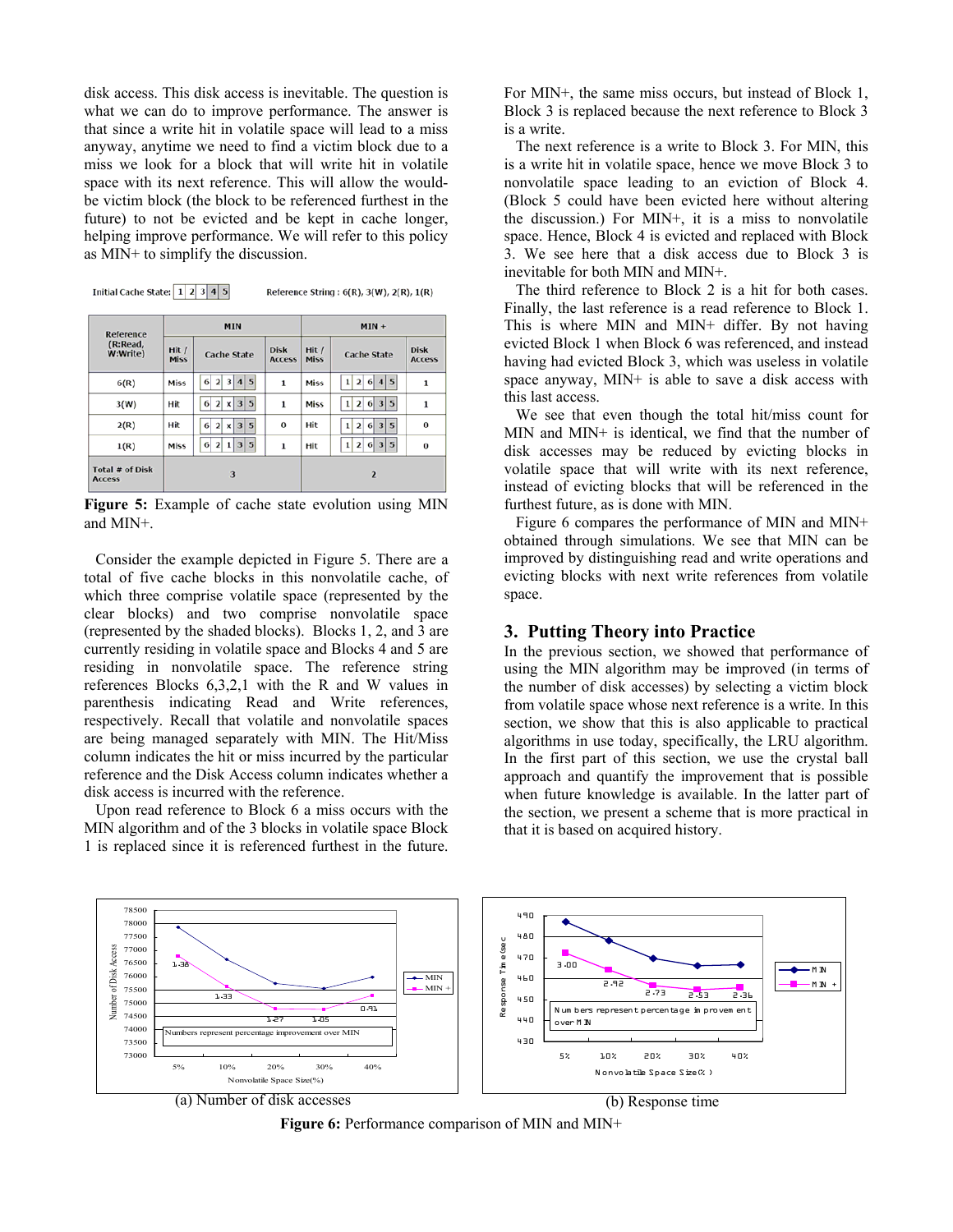

**Figure 7:** Performance comparison of LRU and LRU+.

### **3.1 Improving LRU with a Crystal Ball**

We showed that for nonvolatile cache MIN could be improved by distinguishing reads and writes to volatile and nonvolatile space. Using the same technique used with MIN+, here, we show that similar improvements are possible with practical replacement algorithms such as LRU. The improvements are experimentally quantified in this section.

Assuming that we have a crystal ball that tells us whether the next reference is a write or a read, the LRU replacement algorithm can be augmented with the same technique used with MIN+ so that the block whose next reference is a write is evicted from cache. This is implemented in the following manner. (We call this modified algorithm LRU+.) Whenever a block is brought into volatile space due to a miss or is hit in volatile space, the block is checked to see if its next reference is a write or a read. If it is a read, then, as is normally done, we move this block to the MRU-end of the LRU list. If it is a write, then this block is the next candidate to be evicted. Hence, it is moved to the LRU-end of the LRU list.

Figure 7 shows the performance difference between LRU and LRU+. The results clearly show that the number of disk accesses is an efficient indicator for user perceived response time performance and that there is room for improvement in the management of the buffer cache. For a wide range of nonvolatile space sizes, the improvement in performance is steadily in the 7 to 8% range.

#### **3.2 Write History based LRU**

In the previous subsection, we showed that there is room for improvement in managing nonvolatile cache. Unfortunately, LRU+ required future knowledge, which, in reality, is not easy to come by. Here, we propose a

more feasible scheme based on the observations of the previous sections. The key point in improving performance as described in the previous sections is that blocks in volatile space with next write reference should not hold a cache block as it will be of no benefit anyway. Hence, devising a scheme to correctly guess a write access is crucial.

Observe from Figure 8 the write reference behavior of blocks used in our experiments. Figure 8(a) shows the absolute frequency of write reference gaps. A write reference gap is the number of read references between two write references. That is, for every number of read references between two write references we count all such occurrences. These values are plotted in Figure 8(a). For example, there are roughly 18,000 occurrences where there is zero read reference between two write references. Figure 8(b) shows the relative cumulative frequency (accumulated percentage) of these counts. Note that the majority of writes come in succession and roughly 95% of writes have less than 3 reads between write references. This means that when a write reference occurs another write will occur in close proximity.

Based on this observation, we devise a crude, but simple history based scheme where we keep a list of blocks that have been write referenced, which we will call the writehistory list. When a block that is headed to volatile space is referenced (whether on a miss or a hit) we check the write-history list to see if a write reference on that block had occurred previously. If it had, the block is placed at the LRU-end of the LRU list. This block is retained on the LRU side of the LRU list (even upon a subsequent read hit) until evicted. Otherwise, it is placed on the MRU-end as would be done normally. Cache management in nonvolatile space remains unchanged. We call this



(a) Absolute frequency of write reference gaps (b) Accumulated percentage

**Figure 8:** Write reference behavior observed for the trace used.